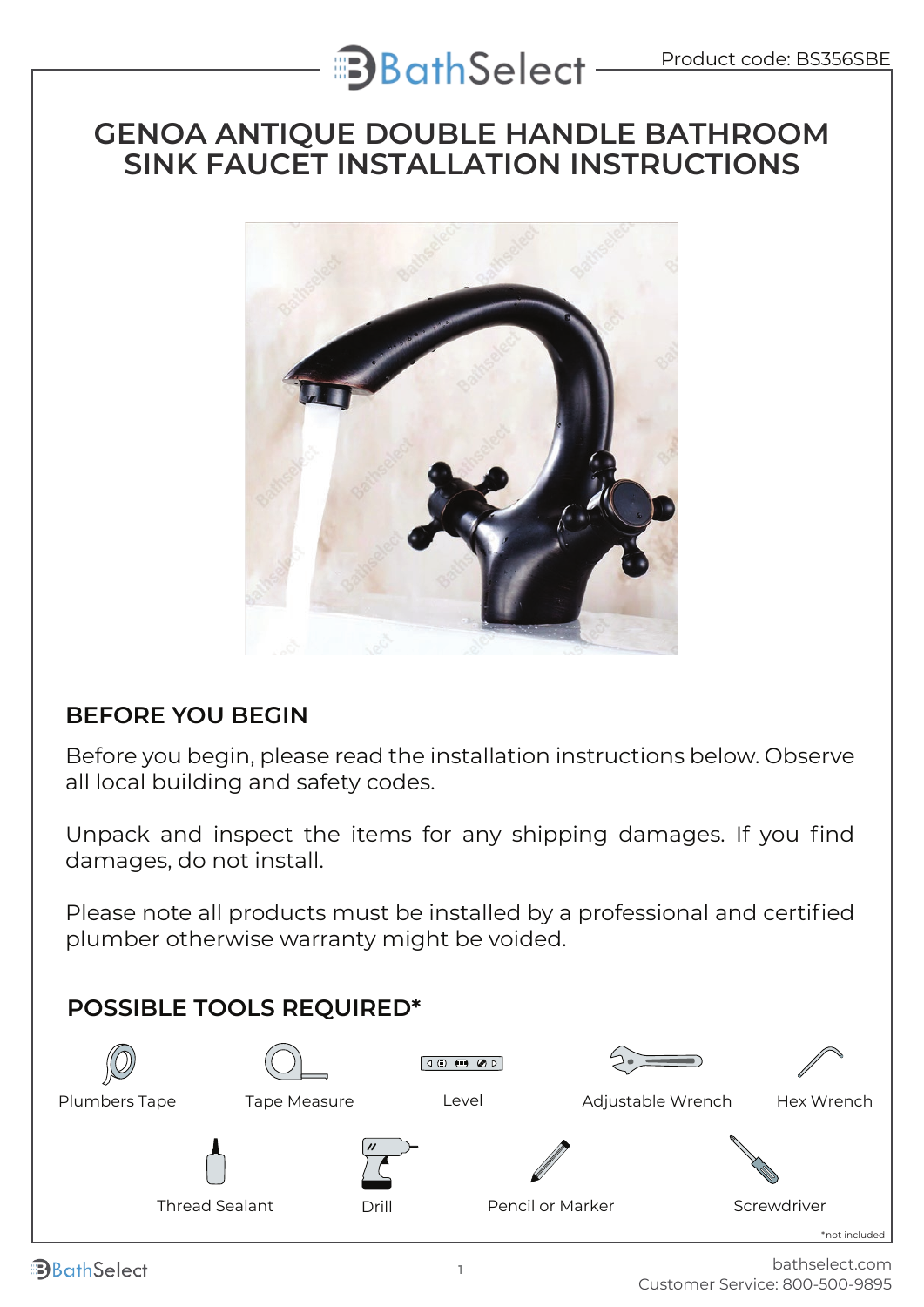## **B**athSelect-

#### **Technical Information**

Type - Deck mount Hot & cold - Yes Functional categories:Bathroom Sink Faucets Valve Core Material : Ceramic Material: Brass Seat diameter: 35mm Installation Holes: Single Hole Functional categories: Cold and hot Operating temperature: 0-90° Nominal pressure: 15mpa Number of Handles: Dual Handle Specifications:4 points Inlet and outlet pipe diameter:4 points Application type: washing machine faucet bathroom

#### **Faucet Size**



#### **Faucet Deck Mount Installation**

Threaded Tube

O ring

Faucet Body

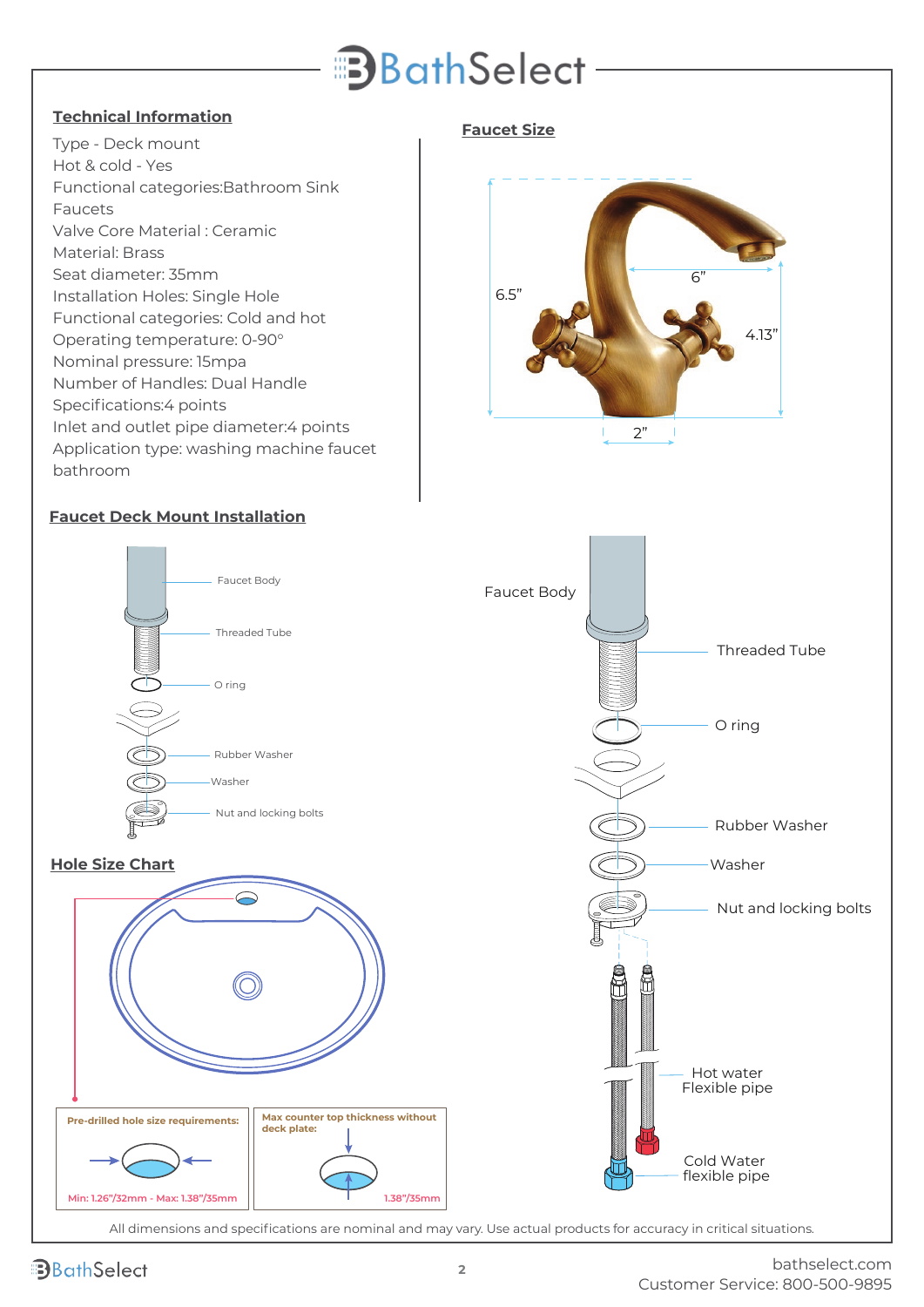## **B**BathSelect

#### **Installation Instructions**



1. Remove the mounting nut, metal washer, and rubber washer from the threaded pipe. Fit the O-ring into the groove of the faucet body. Screw waterlines into the corresponding screw-hole of the faucet body.



3. Connect waterlines to angle stops. Turn on the angle stops and check for leaks (DO NOT TURN FAUCET ON).



2. Insert waterlines and threaded pipe into the hole of the sink. Install rubber washer, metal washer, and mounting nut back to the threaded pipe. Adjust the faucet body correctly and secure with mounting screws tightly.



4. Turn faucet on for 1 minute to flush any debris.